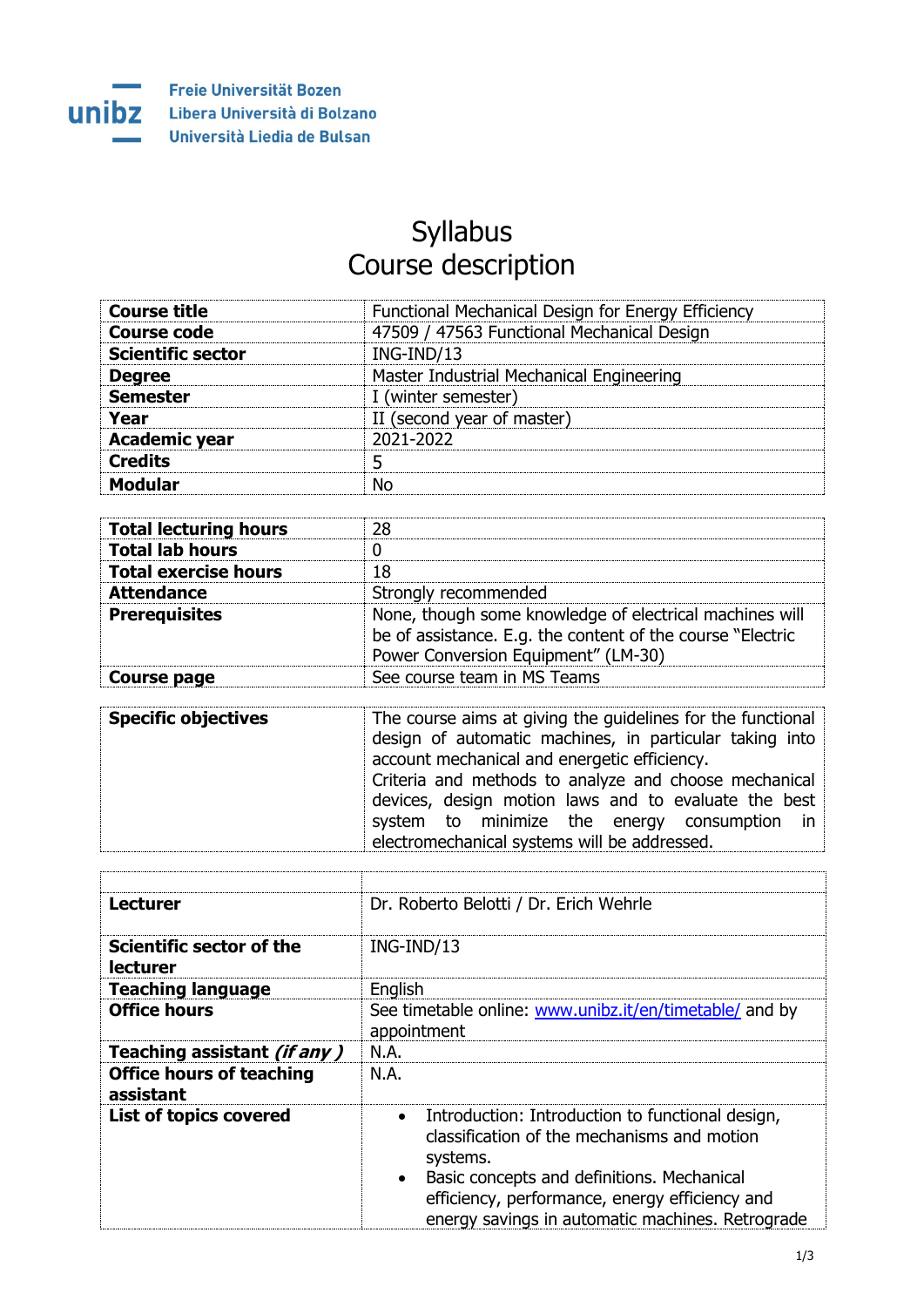

Freie Universität Bozen **UNIDZ** Libera Università di Bolzano Università Liedia de Bulsan

|                        | motion and motor- load systems.<br>• Mechanical components for transferring and<br>transforming energy. Classification based on<br>function, working principle as well as performance<br>and efficiency.<br>• Optimization aimed at improving the quality of<br>motion and efficiency.<br>• Energy storage systems and energy recovery.<br>Classification (working principle and scope of use).<br>• Classification of motion laws implemented in<br>automatic machines. Analysis of the main<br>requirements in the design of a motion law and its<br>optimization. |
|------------------------|----------------------------------------------------------------------------------------------------------------------------------------------------------------------------------------------------------------------------------------------------------------------------------------------------------------------------------------------------------------------------------------------------------------------------------------------------------------------------------------------------------------------------------------------------------------------|
| <b>Teaching format</b> | Frontal lectures, hand-calculation exercises, computer<br>exercises, project                                                                                                                                                                                                                                                                                                                                                                                                                                                                                         |

| <b>Learning outcomes</b> |                                                                                                                 | 1. Knowledge and Understanding                                                      |                 |  |  |
|--------------------------|-----------------------------------------------------------------------------------------------------------------|-------------------------------------------------------------------------------------|-----------------|--|--|
|                          |                                                                                                                 | Identify the main components of transmission<br>systems and sources of inefficiency |                 |  |  |
|                          | $\bullet$                                                                                                       | Understand the basic principles of energy storage,                                  |                 |  |  |
|                          |                                                                                                                 | recovery and redistribution systems;                                                |                 |  |  |
|                          | 2. Applying knowledge and understanding                                                                         |                                                                                     |                 |  |  |
|                          |                                                                                                                 | Evaluate and select the proper transmission                                         |                 |  |  |
|                          |                                                                                                                 | system considering mechanical and energy<br>efficiency;                             |                 |  |  |
|                          | 3. Making judgments                                                                                             |                                                                                     |                 |  |  |
|                          | Select and design an effective motion law under                                                                 |                                                                                     |                 |  |  |
|                          | different working conditions and targets;                                                                       |                                                                                     |                 |  |  |
|                          | Choose suitable combination of mechanical and<br>$\bullet$<br>electric components for energy transformation and |                                                                                     |                 |  |  |
|                          | transfer                                                                                                        |                                                                                     |                 |  |  |
|                          | 4. Communication skills                                                                                         |                                                                                     |                 |  |  |
|                          |                                                                                                                 | Ability to structure and prepare scientific and                                     |                 |  |  |
|                          | technical documentation                                                                                         |                                                                                     |                 |  |  |
|                          | 5. Learning skills                                                                                              |                                                                                     |                 |  |  |
|                          | Ability to independently build upon the knowledge<br>acquired during the study course by reading and            |                                                                                     |                 |  |  |
|                          | understanding scientific and technical                                                                          |                                                                                     |                 |  |  |
|                          |                                                                                                                 | documentation.                                                                      |                 |  |  |
| <b>Assessment</b>        |                                                                                                                 | <b>Formative assessment</b>                                                         |                 |  |  |
|                          | <b>Form</b>                                                                                                     | <b>Details</b>                                                                      | <b>Learning</b> |  |  |
|                          |                                                                                                                 |                                                                                     | outcomes        |  |  |
|                          |                                                                                                                 |                                                                                     | assessed        |  |  |
|                          | In-class                                                                                                        | Continuously in exercise                                                            | 1, 2, 3, 4, 5   |  |  |
|                          | exercises                                                                                                       | courses                                                                             |                 |  |  |
|                          |                                                                                                                 |                                                                                     |                 |  |  |
|                          |                                                                                                                 | <b>Summative assessment</b>                                                         |                 |  |  |